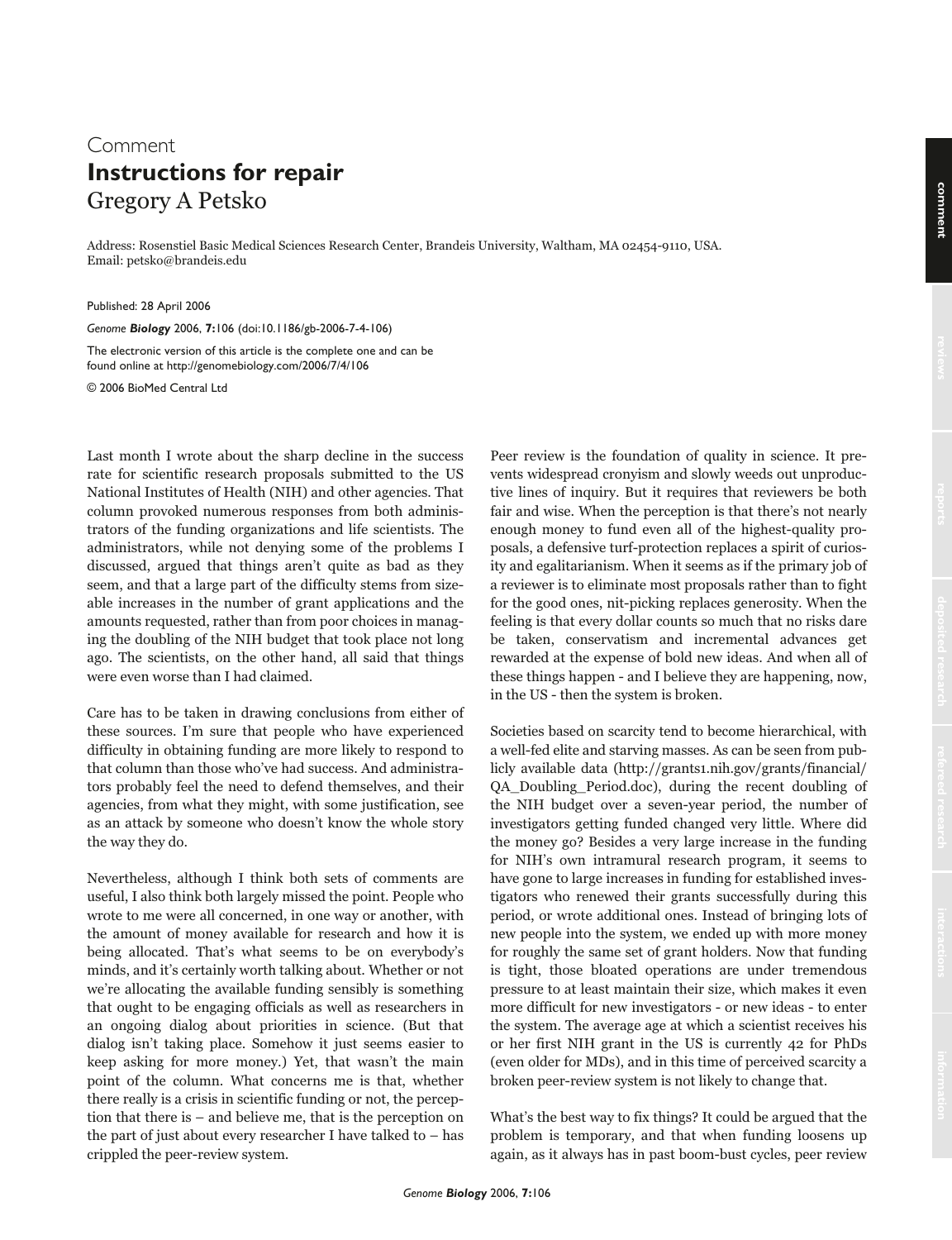will recover along with everything else. After all, that's what happened in the 1970s. No need to tamper with the system. Time will take care of the problem.

I have my doubts. There's one big difference between peer review in 1975 and peer review today: the number of senior investigators participating in the process. Back then most review panels had a preponderance of such scientists, who provided the system with institutional memory of the way things were supposed to work. Nowadays, most established investigators feel they are too busy to put in the considerable time required to deal with the glut of proposals that every panel faces. The result is that less experienced scientists, with no history of a different gestalt, are being fed into a system where fault-finding and conservatism are the norm, so when the funding situation improves, there's no guarantee that the peer-review system will improve with it. (If you doubt this, consider the former Soviet Union. When it collapsed in 1989, newer Soviet-block countries like Poland and Hungary and Czechoslovakia, where there was a generation of people who still had a memory of how a market-based economy should work, did much better than Russia, where no one alive had experienced any system but communism.) In addition, the insistence that the composition of the panels must satisfy a requirement for geographic and institutional balance means that it's hard to have a large number of top scientists on any panel, even if they wanted to serve.

So my first repair instruction is simple: Do away with the misguided concept of balance, and require that all holders of research grants serve at least one year on a reviewing panel for every five years of funding they receive, regardless of seniority. Renewal of funding would be contingent on fulfillment of this service. If there is a surplus of available talent, then grants administrators could forgive the obligation for any given five-year cycle, but the requirement would kick in again when a grant was renewed. There would need to be a mechanism to deal with people who hold multiple grants perhaps they would only incur a single one year debt for every five years of total funding, or the length of service could scale with the total budget; these details can be worked out. The important point is to create a pool of the best researchers, and to make sure that they represent the majority on all peer-review panels. As a dyed-in-the-wool advocate of personal freedom, the coercive aspects of this suggestion do trouble me somewhat, but it isn't really all that different from the way things work in the other main form of peer review - the jury system.

My second idea for how fix things is meant to address the problem of reviewer morale. When someone is given twelve grants to review, and knows that there is only a small probability that even the best one is actually going to be funded, he or she rapidly becomes discouraged. It's even more depressing when some less knowledgeable reviewer nit-picks one's best proposals, and depression is not the best mindset from

which to make judgments. I suspect the program officers at the funding agencies must feel equally demoralized: it's no fun having to say "no" all the time, and to watch conservative study sections pass over the most exciting new ideas in favor of more of the usual. The solution, I think, is to give the program officers more autonomy in funding decisions. Some NIH institutes and centers claim that they do this, but in practice I have found that program officers rarely go against the recommendations of the reviewing panels. I suggest taking at least 10% of the budget of each institute or center and allowing the program officers to use it to fund grants that they believe to be exciting but that would otherwise miss the payline cut-off. They would need to justify each decision to the council, of course, but this suggestion would empower them to rectify some of the worst mistakes of the panels. In my experience, funding officials tend to be bright, committed individuals with a good broad knowledge of their field; I have no hesitation in giving them more autonomy. This is the way things actually work at the National Science Foundation, a funding agency that many believe has a better long-term history of supporting innovative research than does the NIH.

There also needs to be a way to improve the judgments coming out of the panels. Having more experienced reviewers would help, but it's hard to deal thoroughly and fairly with each proposal when the number being reviewed has increased so greatly. The way to solve the problem of proposal overload is to reduce proposal size. NIH proposals now are limited to 25 pages for the scientific description (that includes background and significance, progress during the past budget period, and the plan for future research). I think that should be shortened to 15 pages. If you can't describe clearly in 15 pages what you've already done, what you intend to do, and why it's important, you probably can't do it in 50.

But I think the proposals should be structured differently for different investigators. Scientists submitting their first proposal need to spend more space detailing how they are planning to carry out the work than established investigators should. In fact, I would argue that established investigators shouldn't have to describe their proposed methods in any detail at all, except if these are novel. To ask someone who has demonstrated for years that they can deliver the goods to prove that they know what they're doing is silly and borders on insulting. It also provides the nit-pickers with extra ammunition. People who tout stocks are constantly warning investors that past performance is no guarantee of future returns. But there is one area where it is: scientific research. The best predictor I know of as to whether a project will work is the track record of the principal investigator. Someone who has been consistently successful is not likely to fail, even when doing something risky. We need to stop pretending that isn't true. Most organizations that award pre- and post-doctoral fellowships spend very little time picking over the details of the applicant's research proposal,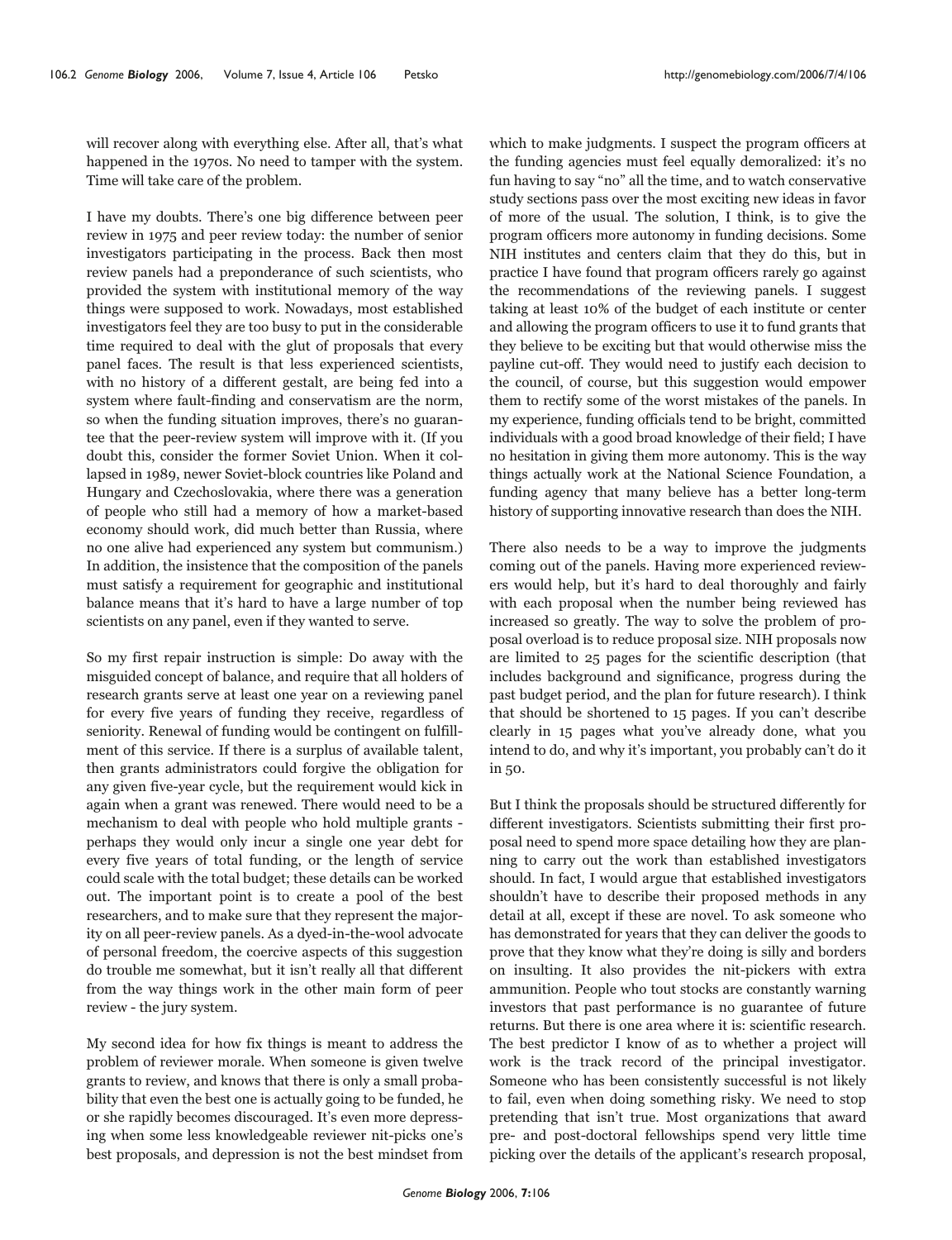because they know that these young people haven't had any experience writing proposals and anyway usually end up doing something different, or in a very different way, from what they propose. Instead, fellowship reviewers tend to consider the qualities of the individual to be the most important factor on which to base their judgments. I think that makes sense at all levels of science. We need to be much less concerned with the details of projects, and put our bets on people and ideas.

While we're waiting for funding levels to improve, we need additional mechanisms to get young people started. The observation that, while investigator funding went way up during the NIH budget doubling, the number of investigators changed very little, suggests that we should consider putting a cap on the size of each award so as to make more money available for funding new projects and people. This is a serious matter, because it potentially has an impact on current employees, so if we implement a cap we will need to phase it in gradually. I am not proposing that we limit the total amount of funding that an individual can have - I think if someone can justify the need for millions of dollars to do first-rate science they should be able to obtain it. But I do think that we should exercise more scrutiny in such cases, and one way to do that is to force someone who claims to need, say, a million dollars to support a project to submit two or three proposals instead of one. I also think we will do better science, as a community, if we have more individual investigator-initiated projects and fewer mega-sized 'me-too' programs. Most innovation comes from small projects by relatively new people.

Two final ideas pertain to the machinery of the reviewing process itself. Turf protection is one of the biggest problems in peer review: as fields try to survive in a time of scarce resources, they often fight to fund their own mediocre science at the expense of quality in other areas. This largely stems from the personal and professional relationships that develop among members of a particular discipline. It's less of a problem when there's more money to go around, but right now we need to fight it. Here's a heretical and possibly crazy idea: I think we should consider not allowing people to review grants in their own field. Instead, they should only be allowed to comment on any questions of technical feasibility that come up during the review. This may seem absurd, but I'm not sure it is. If we follow my suggestion to bet on people rather than projects, detailed technical expertise isn't so important. And if we have the best, most experienced people back on our review panels, they usually will have a pretty broad knowledge of genomics, or biology, or whatever the main subject is. That will allow them to assess the importance of the proposed research and the impact of the applicant's previous contributions, which I maintain are the only two criteria that really should matter. Reviewing outside one's primary area of technical expertise happens all the time on fellowship panels, and they usually make pretty

## **Box 1**

## **Repair instructions**

Do away with the misguided concept of balance, and require that all holders of research grants serve at least one year on a reviewing panel for every five years of funding they receive, regardless of seniority.

Give the program officers more autonomy in funding decisions.

Take at least 10% of the budget of each institute or center and allow the program officers to use it to fund grants that they believe to be exciting but that would otherwise miss the payline cut-off.

Solve the problem of proposal overload by reducing proposal size.

The scientific description (that includes background and significance, progress during the past budget period, and the plan for future research) should be limited to 15 pages.

Established investigators shouldn't have to describe their proposed methods in any detail at all, except if these are novel.

Be much less concerned with the details of projects, and put our bets on people and ideas.

We should consider, as a community, the advisability of putting a cap on the size of each award so as to make more money available for funding new projects and people.

We should also consider trying the idea of not allowing people to review grants in their own field. Instead, they should only be allowed to comment on any questions of technical feasibility that come up during the review.

Guarantee the quality of the peer-review process by reviewing the reviewers.

good decisions. After all, you don't have to be able to lay an egg in order to tell a good one - or to smell a bad one.

The second procedural change we should consider is aimed at addressing the issue of possible bias in the system. In times of scarce dollars, reviewers worried about their own chances of obtaining funding have an incentive to prevent others from being funded. Even if we assume such a thing